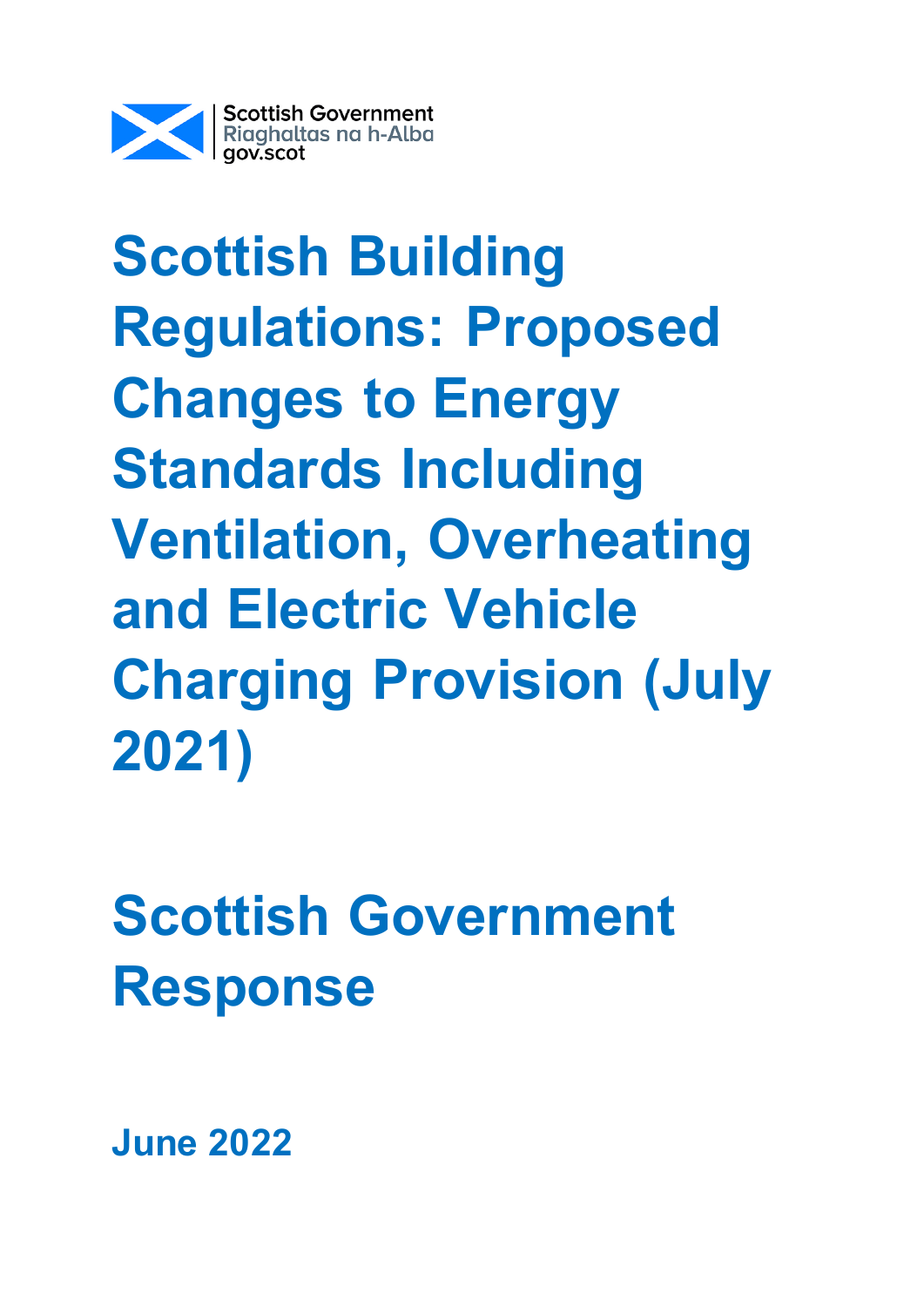# **Index**

| Question 1 - Proposal for an energy target for new buildings 3                    |  |
|-----------------------------------------------------------------------------------|--|
|                                                                                   |  |
| Questions 3 & 5 - Level of improvement for new non-domestic buildings  4          |  |
| Questions 6 & 7 - Simplifying the domestic and non-domestic notional buildings. 4 |  |
| Question 8 - Space & water heating in the non-domestic notional building5         |  |
|                                                                                   |  |
| Question 10 - Limiting benefit from on-site generation of power6                  |  |
| Question 11 - Standard 6.1 and zero direct emissions heat solutions 6             |  |
| Question 12 - Design for future retrofit of zero direct emissions heat6           |  |
|                                                                                   |  |
|                                                                                   |  |
|                                                                                   |  |
|                                                                                   |  |
|                                                                                   |  |
|                                                                                   |  |
|                                                                                   |  |
| Question 23 - Standardising Fabric Values across works types  10                  |  |
| Question 24 - Presentation of Building Services information  10                   |  |
| Question 25 - Domestic Building Services - minimum standards 10                   |  |
| Question 26 - Non-domestic Building Services - minimum standards11                |  |
| Question 27 - Non-domestic Building Services - heating efficiency credits11       |  |
| Question 28 - Distribution temperature for wet heating systems 12                 |  |
|                                                                                   |  |
|                                                                                   |  |
|                                                                                   |  |
| Question 32 - Revision & expansion of core ventilation guidance  13               |  |
|                                                                                   |  |
| Question 34 - Clarification on solutions in low infiltration new dwellings  13    |  |
| Question 35 - Background ventilators for continuous mechanical extract 14         |  |
| Question 36 - Ventilation solutions in very low infiltration new dwellings  14    |  |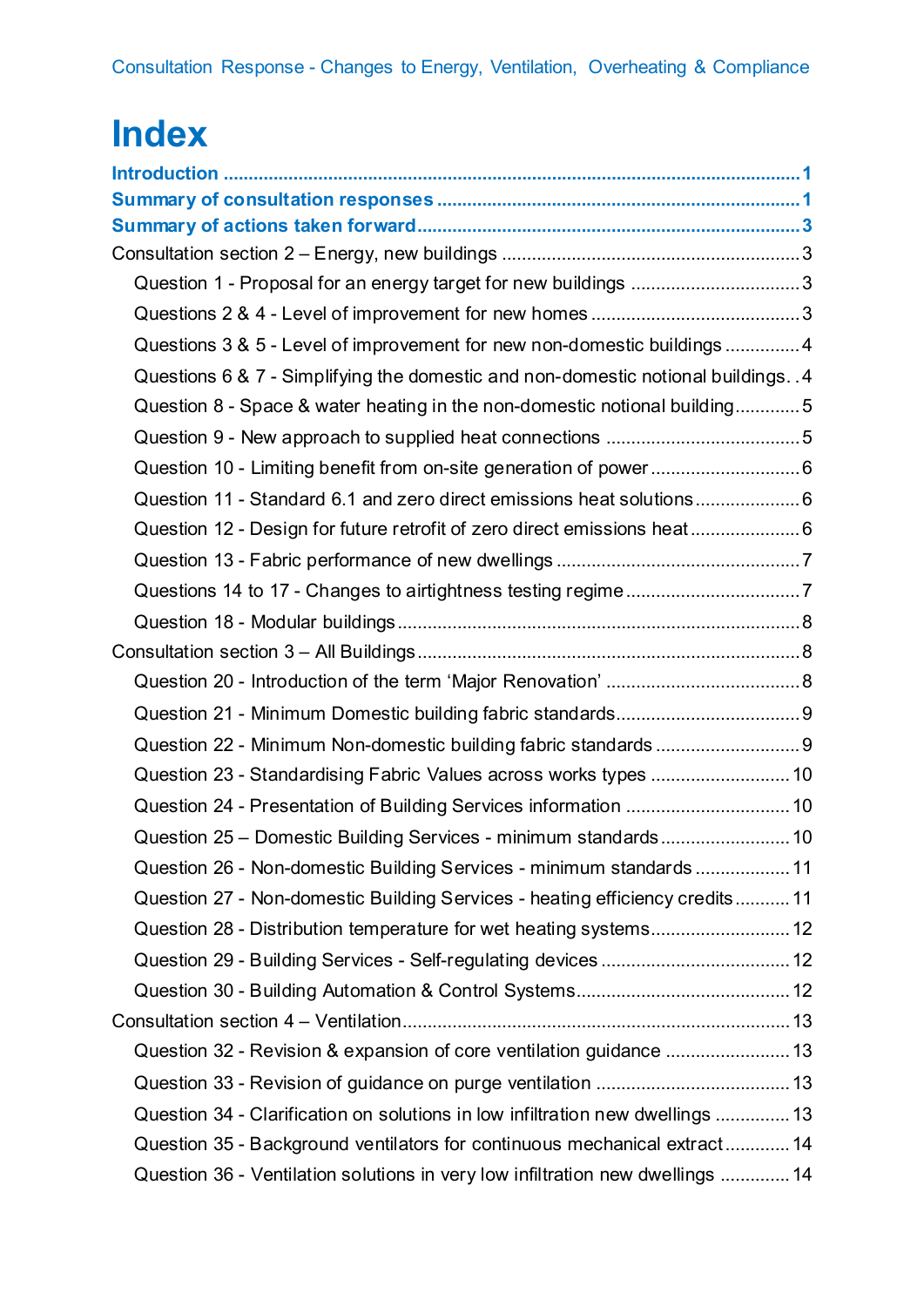| Question 37 – Incorporate secondary Ventilation guidance into the Handbook 14  |  |
|--------------------------------------------------------------------------------|--|
| Question 38 - Emphasis on design, commissioning and testing of ventilation15   |  |
|                                                                                |  |
|                                                                                |  |
|                                                                                |  |
| Question 43 – Overheating, building characteristics to trigger use of TM59  16 |  |
| Question 44 – Overheating, scope of simple mitigating measures proposed  16    |  |
|                                                                                |  |
|                                                                                |  |
|                                                                                |  |
|                                                                                |  |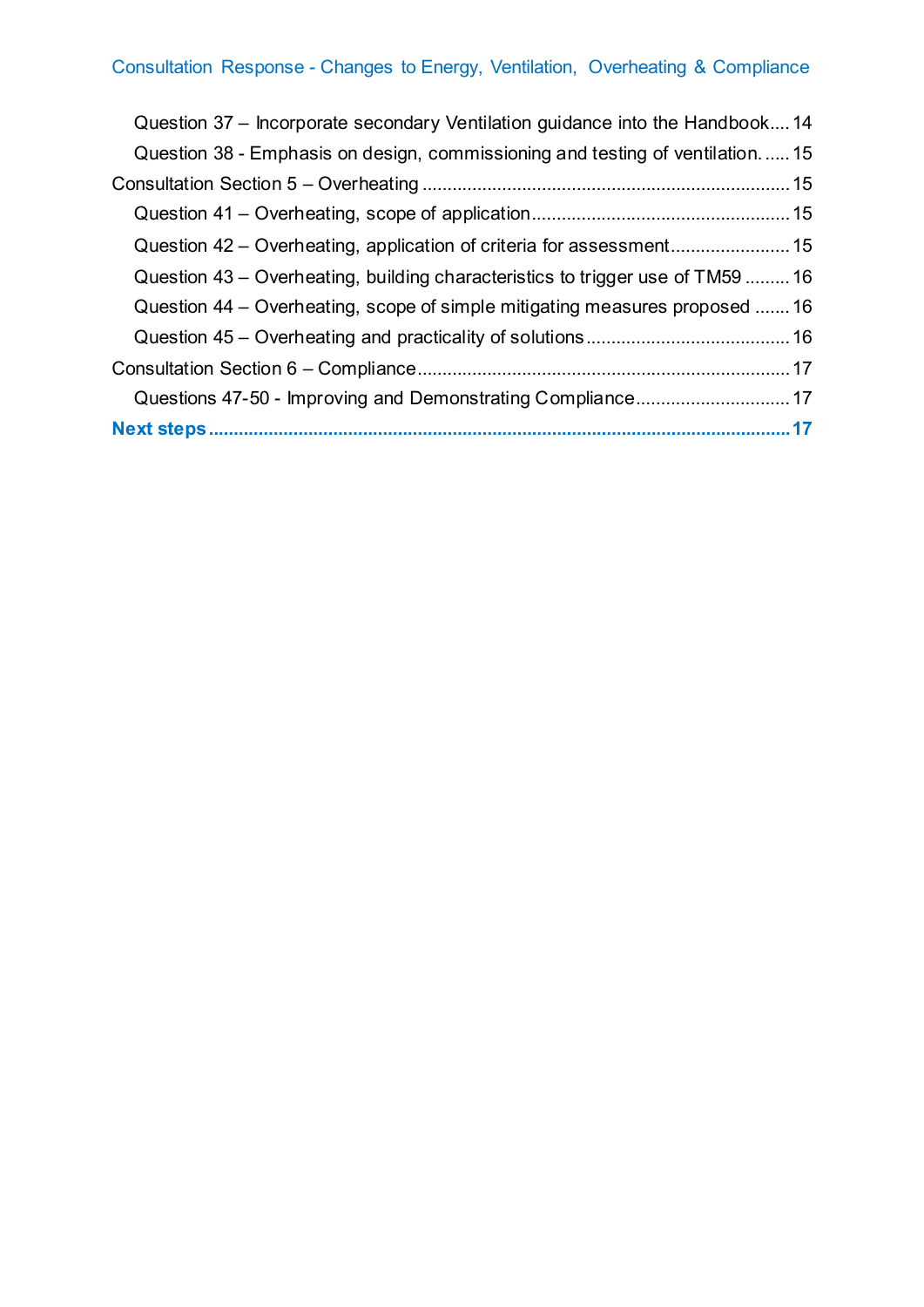# <span id="page-3-0"></span>**Introduction**

This document summarises the Scottish Government response to the proposals set out in the 2021 consultation ['Scottish Building Regulations: Proposed changes to](https://consult.gov.scot/local-government-and-communities/building-regulations-energy-standards-review/)  [Energy Standards and associated topics, including Ventilation, Overheating and](https://consult.gov.scot/local-government-and-communities/building-regulations-energy-standards-review/)  [Electric Vehicle Charging Infrastructure'.](https://consult.gov.scot/local-government-and-communities/building-regulations-energy-standards-review/)

It covers the topics set out in section 2 to 6 of that consultation:

- Newbuild standards level of ambition, impact and deliverability;
- Specific provisions to support the transition to low and zero emissions heat solutions, including a focus on reducing energy demand for heating;
- Changes to improve the specification of individual elements in new and existing buildings which are also deliverable and, for building services, aligned to a UK-wide specification/approach;
- Assurance that change does not increase the risk of unintended consequences for other aspects of building performance or function – ventilation and overheating risk; and
- Reviewing how the building standards process can support better outcomes and performance in practice through more robust compliance processes;

# <span id="page-3-1"></span>**Summary of consultation responses**

Consultation activity ran from 26/07/2021 to 28/11/2021 and received a total of **176 responses**.

| Category of Respondent                   | <b>Number</b>  | Percentage |
|------------------------------------------|----------------|------------|
| <b>Individuals</b>                       | 20             | 11%        |
| <b>Advisory Body/Committee</b>           | $\overline{2}$ | 1%         |
| Commercial Organisation (other)          | 8              | 5%         |
| Contractor/Developer                     | 24             | 14%        |
| Designer/Consultant                      | 13             | 7%         |
| <b>Housing Provider/RSL</b>              | 4              | 2%         |
| <b>Industry Association/Manufacturer</b> | 46             | 26%        |
| <b>Local Authority</b>                   | 21             | 12%        |
| NDPB/Agency                              | 4              | 2%         |
| Other (please specify below)             | 19             | 11%        |
| Professional Body                        | $\overline{7}$ | 4%         |
| Voluntary Organisation                   | 9              | 5%         |
| Total                                    | 176            |            |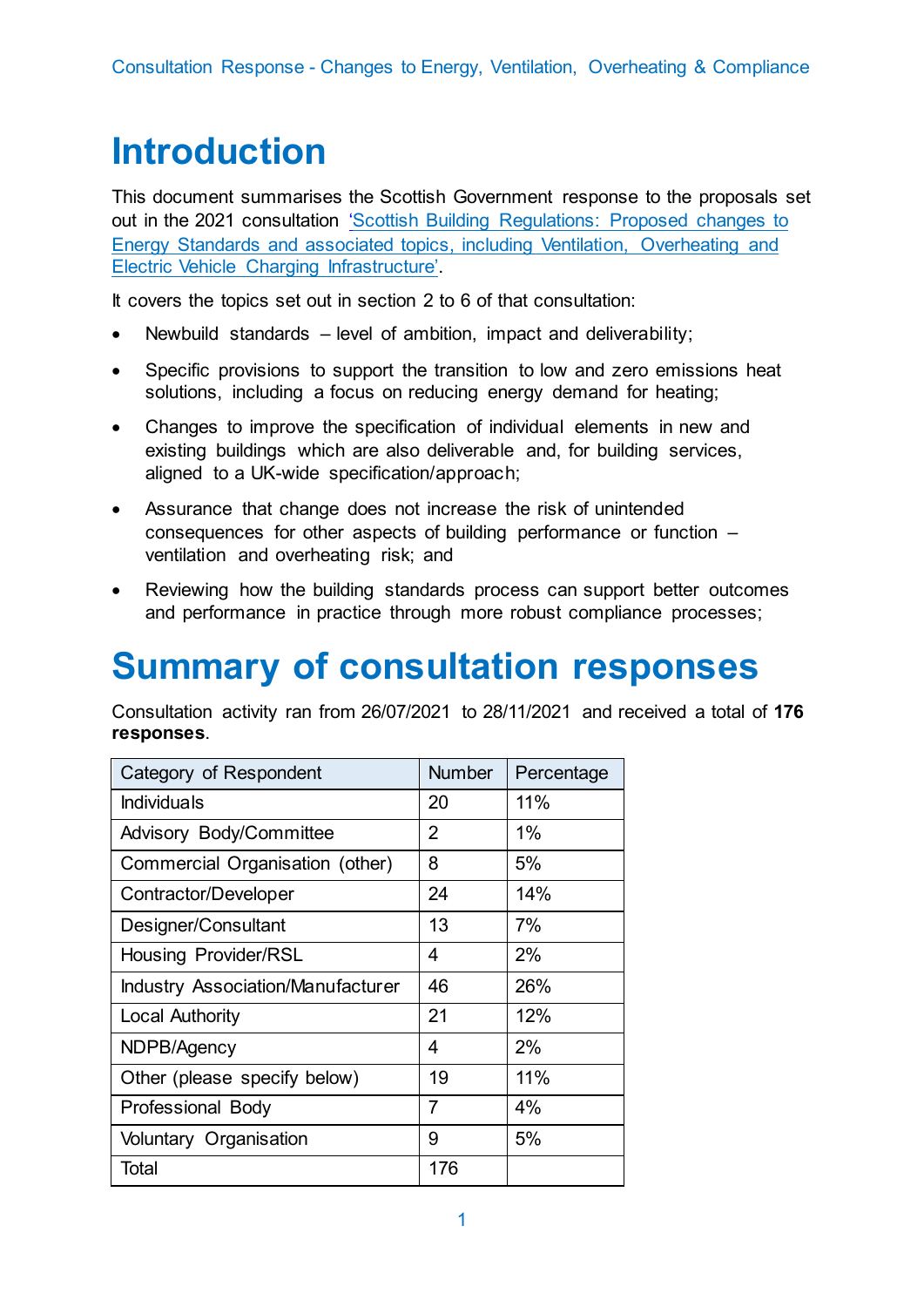#### Consultation Response - Changes to Energy, Ventilation, Overheating & Compliance

The consultation period was extended in August to reflect the lack of initial availability of consultation versions of energy calculation tools and extended further in October in response to a request for more time for analysis from Scottish house builders.

Of the 176 responses received, 156 were from organisations and 20 were from individuals.

Note that responses submitted from individuals are not categorised by organisation type, even where an organisation type is noted by the respondent. For information only, of the 20 responses by individuals, one respondent identified as 'Voluntary Organisation', two respondents identified as 'Local Authority' and 8 respondents identified as 'Designer/Consultant'. 22 Organisations chose 'Other'. Three of these were assigned to 'Industry Association/Manufacturer'. Of the remaining 19, declared organisation type is set out below:

- 4 of Charity/Third Sector;
- 1 each Approved Organisation; Collaboration between Local Authority, Academic Body, Housing Provider/RSL & Contractor/Developer; Community and business group; Competent Person Scheme; Development Manager / Landowner; EV Advocacy Organisation; Fire and Rescue Service; Construction industry compliance and competence bodies; Membership body; National House Building Council; Not for profit organisation; Professional Body, Industry association/manufacturer and Advisory body/committee; Profit for purpose research organisation; Regulated Electricity Network; and Non-Governmental Organisation

Of the 176 responses received, 43 respondents instructed that their responses should not be published. Of these 43 responses, 5 were from individuals and 39 from organisations.

Accordingly, following final QA checks, 133 consultation responses were published on the [consultation webpage.](https://consult.gov.scot/local-government-and-communities/building-regulations-energy-standards-review/consultation/published_select_respondent)

The full consultation analysis and report is published separately at: [https://www.gov.scot/isbn/9781804356012.](https://www.gov.scot/isbn/9781804356012) Readers may find it useful to read this summary of actions alongside the consultation report.

Changes set out below are implemented via The Building (Scotland) Amendment Regulations 2022 and the 2022 Scottish Building Standards Technical Handbooks. Full information on that implementation and all supporting documents are published at: Building regulations - Building standards - [gov.scot \(www.gov.scot\).](https://www.gov.scot/policies/building-standards/monitoring-improving-building-regulations/)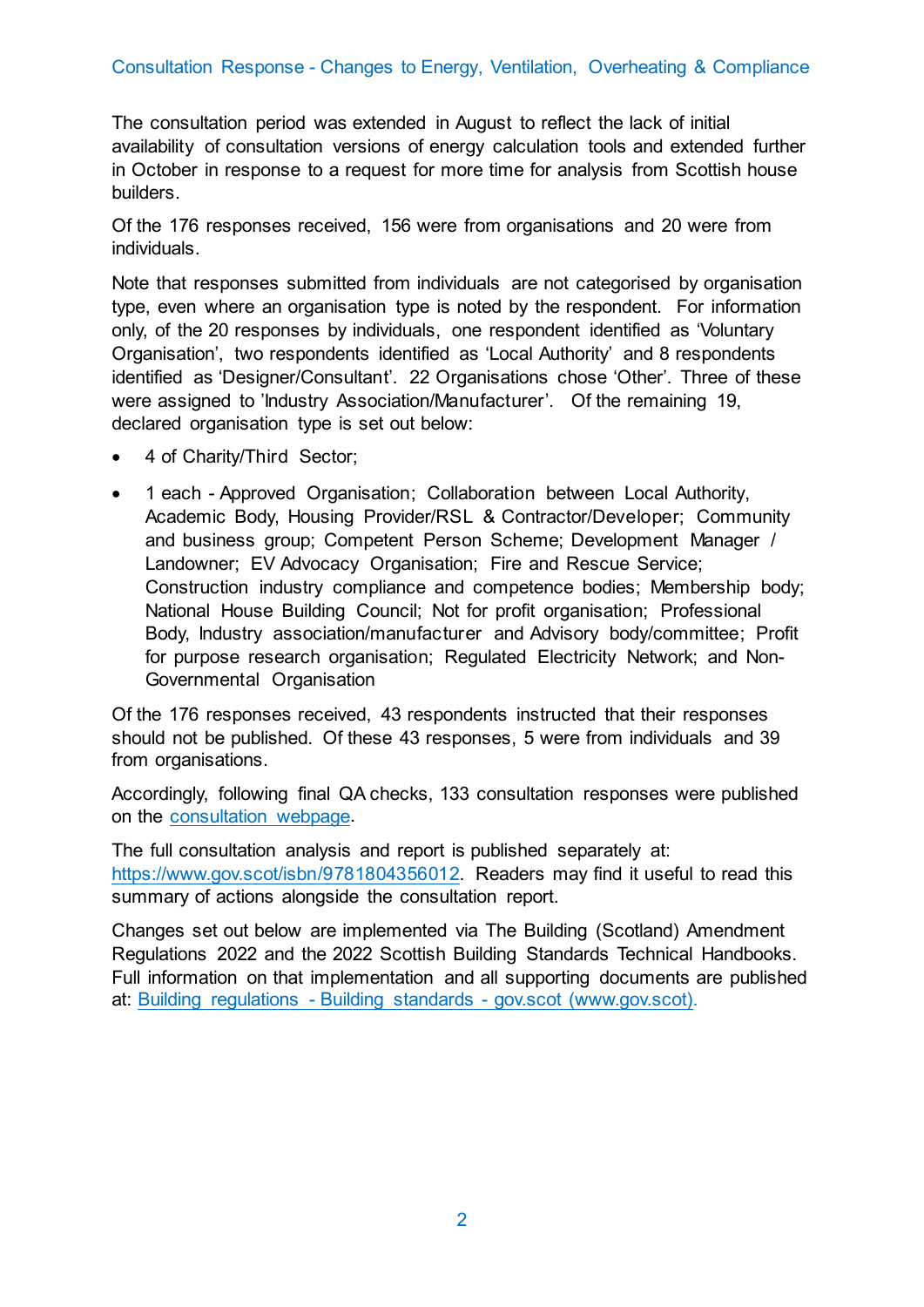# <span id="page-5-0"></span>**Summary of actions taken forward**

Note that references in the following sections are to the numbered questions in the original [consultation document.](https://consult.gov.scot/local-government-and-communities/building-regulations-energy-standards-review/consultation/published_select_respondent)

Readers may find it useful to read this summary of actions alongside the [consultation report.](https://www.gov.scot/isbn/9781804356012)

## <span id="page-5-1"></span>**Consultation section 2 – Energy, new buildings**

### <span id="page-5-2"></span>**Question 1 - Proposal for an energy target for new buildings**

With the pending move to 'zero direct emissions' heat in new buildings, the consultation proposed the introduction of a new energy target, to provide a continued means of defining targets for overall building performance following the introduction of the New Build Heat Standard from 2024. This metric will also enable a clearer focus, under regulation, on action that is effective at reducing energy demand. Views were sought on this intent and on the most suitable metric for the new target.

#### **Response – Question 1:**

**The approach proposed within the consultation – introduce new energy target – will be progressed using delivered energy as the metric with reporting of both primary and delivered energyvia software tools.**

**There was strong support for a new energy target. Whilst recognising a greater proportion of respondents favoured primary energy, we have confirmed delivered energy as a more direct and meaningful metric for reporting of building performance.**

### <span id="page-5-3"></span>**Questions 2 & 4 - Level of improvement for new homes**

We consulted on two potential levels of improvement on current emissions targets set for new dwellings. In developing proposals for consultation, officials were aware of Ministers' desire to drive improvement in energy standard for new homes as far as was practicable.

- The 'improved option, which was assessed at delivering a 32% reduction in annual emissions, is based upon the premise of deliverable change, focussing on critical elements such as the need to drive a 'fabric first' approach in new homes and broader action effective in reducing energy demand, whilst setting realistic improvement targets in anticipation of the further impact of the 2024 New Build Heat Standard.
- The 'advanced' option, which is assessed at delivering a 57% reduction in annual emissions, was specified to replicate a specification similar to that used in design standards such as Passivhaus. There is awareness that such an approach may potentially be too challenging to deliver at scale at this time but also of the need to seek a response from stakeholders to that level of challenge.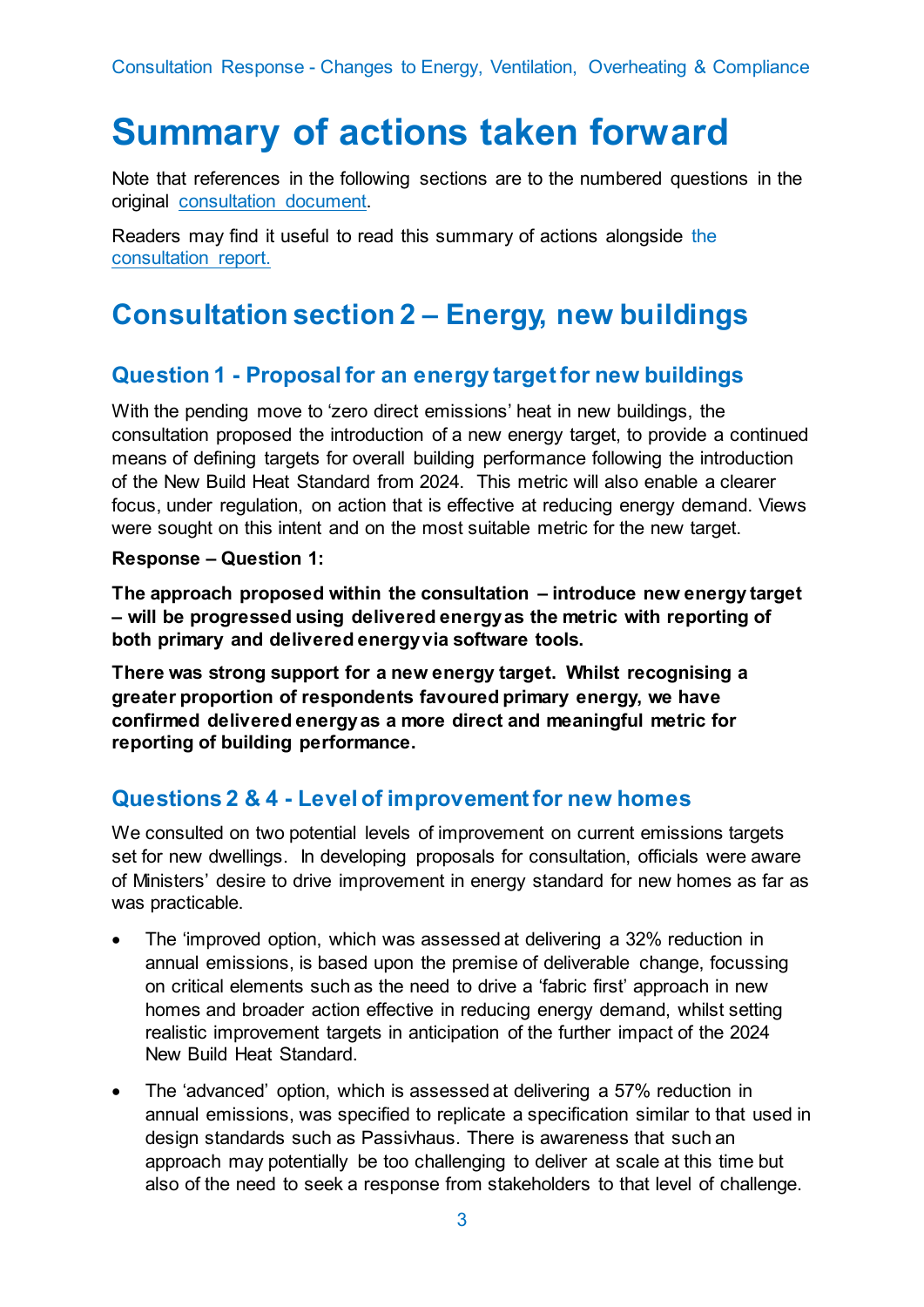We also sought views on the elements forming the specification of the proposed notional buildings (Question 4)

**Response – Questions 2 & 4:**

**There was strong support for raising performance targets. Noting that a slightly higher proportion of responses favoured the higher of the two options proposed, we will, at this time, progress Option 1 (improved) to deliver an aggregate 32% reduction in emission over Current standards.** 

**This will be taken forward incorporating useful changes to aspects of the notional building specification based on consultation responses.**

### <span id="page-6-0"></span>**Questions 3 & 5 - Level of improvement for new non-domestic buildings**

In developing proposals for consultation, again officials were aware of Ministers' desire to drive improvement in energy standard for new buildings as far as was practicable. For the non-domestic sector, the greater variety of building types, forms and construction solutions do not lead to as clear a picture of current good practice. Information recorded on the specification of buildings on completion is also less detailed than for new homes and therefore required a greater level of inference.

We consulted on two potential levels of improvement on current emissions targets set for new dwellings – Option 1 'medium' and Option 2 'high'. These were assessed as potentially delivering an annual abatement/policy life abatement of 16%/14% and 25%/21% respectively.

We also sought views on the elements forming the specification of the proposed notional buildings (Question 5)

#### **Response – Questions 3 & 5:**

**There was strong support for raising performance targets. Respondents favoured the higher of the two options. We will implement a hybrid solution considering values between Option 1 and Option 2 which should result in overall abatement in the range between a 16% and 25% reduction in greenhouse gas emissions.** 

**As with the response to domestic targets, a number of specification changes will be considered in determining the amended specification for new nondomestic buildings.**

### <span id="page-6-1"></span>**Questions 6 & 7 - Simplifying the domestic and non-domestic notional buildings.**

Recognising the intent to move to 'zero direct emissions' heat solutions from 2024, we proposed that targets be set using a smaller range of notional building options, focussing on two fuel types – heat pump and other solutions (represented by mains gas). Plus a variant approach for new buildings connected to a heat networks.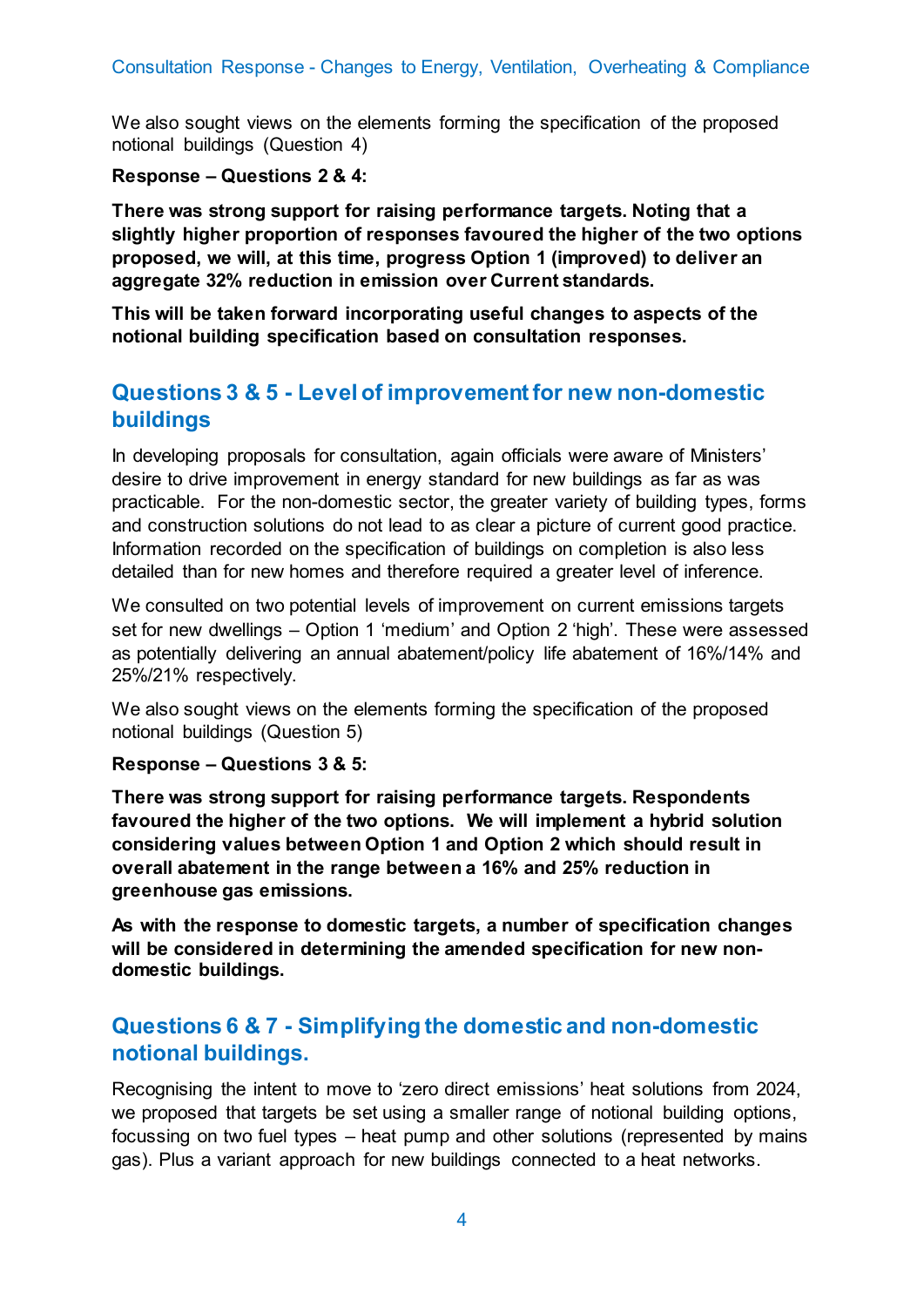Views were sought on this approach for new domestic and new non-domestic buildings.

**Response – Questions 6 & 7:**

**There was majority support for the simplification of the range of national building specifications. Strong support for raising performance targets. Respondents recognised the benefit of an intermediate step prior to 2024 but also flagged concerns over the fuel specification approach, suggesting alternatives.** 

**We will implement the proposed two specification approach, noting further amendments for supplied heat solutions (see question 9).**

### <span id="page-7-0"></span>**Question 8 - Space & water heating in the non-domestic notional building**

It was proposed that assignment of fuel used for water heating in the Non-domestic notional building be considered separately from space heating. Assignment of systems will be based on the level of hot water use associated with building activities – how or low usage – dictating the strategy applied within the notional buildings. The intent being that this enables a more flexible and representative illustration of demand.

Response – Question 8:

There was majority support for this proposal with comments provided by around a third of respondents. We will progress the amended approach to this aspect of the calculation methodology as proposed.

### <span id="page-7-1"></span>**Question 9 - New approach to supplied heat connections**

Following the intent to address the characteristics of supplied heat through separate regulations made under the Heat Networks (Scotland) Act, we proposed to refocus the approach to demonstrating compliance with the revised standard 6.1 on actions which can be delivered at a building level, at the point of original construction, to reduce energy demand and therefore associated emissions.

The approach set out was to demonstrate compliance against the 'gas' notional building, but calculating energy demand totals for the actual building using grid electricity rather than default or network-specific values for supplied heat.

#### **Response – Question 9:**

**There was strong support for the proposed approach to remove barriers to heat network connections and to maintain the principle that the building specification should not be influenced directly by the current characteristics of the supplying heat network.**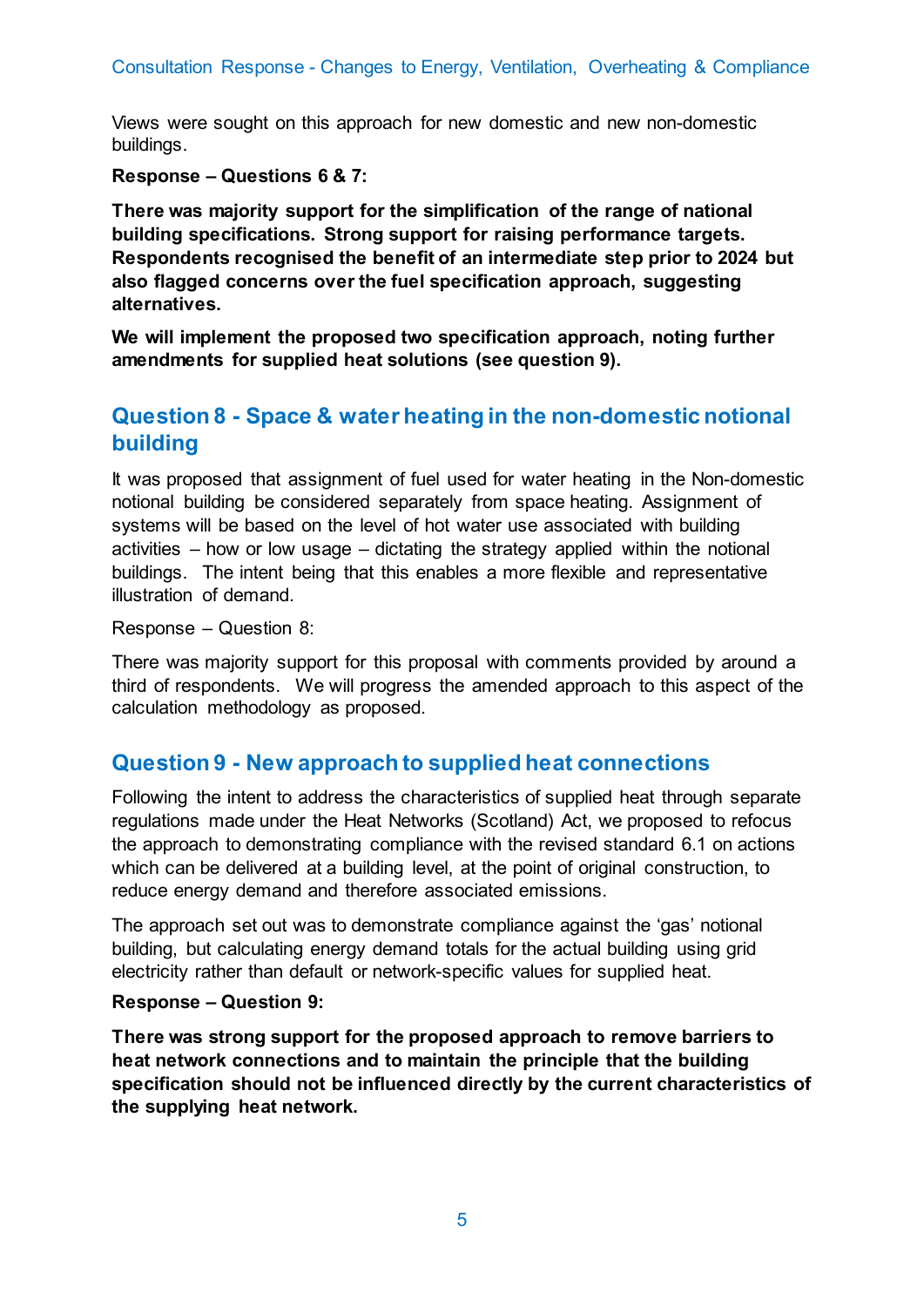**Implement as proposed but amend the calculation approach to use network characteristics in a neutral way, applying the same criteria to both notional building and actual building, rather than the proposed 'electric' solution.**

### <span id="page-8-0"></span>**Question 10 - Limiting benefit from on-site generation of power**

With the emphasis on solutions which are effective at reducing delivered energy at a building, the consultation proposed a deviation from the established approach to assigning benefit from on-site generation of power. Excluding any generation where the source is not directly connected to the building electrical system. Excluding the export component from the compliance calculation given that no benefit accrues at the building from that portion of generation.

#### **Response – Question 10:**

**There was an understanding of the intent behind this amendment to the calculation of targets and how they are met and broad support. Maintain the proposal as consulted upon and exclude the calculated export component from the standard 6.1 compliance calculation.** 

### <span id="page-8-1"></span>**Question 11 - Standard 6.1 and zero direct emissions heat solutions**

Confirmed proposals for 2024 under the New Build Heat Standards would act to prove the use of heat solutions that generate carbon dioxide emissions at the building, removing the option to install building-level combustion solutions. Heat solutions from 2024 would be 'zero direct emission' solutions.

The consultation proposed that the adoption of such 'zero direct emissions' solutions from 2022 should be recognised by removal of the need to demonstrate compliance against an emission target. The requirement to reduce emission being met instead by the choice of heat solution. With the introduction of a new energy target, there would still be an overall performance metric applied to all new buildings to further the reduction of delivered energy.

#### **Response – Question 11:**

There was majority support for this proposal. Apply proposal as consulted upon and exclude buildings using only 'ZDE' heat solutions from the standard 6.1 emissions target compliance calculation.

### <span id="page-8-2"></span>**Question 12 - Design for future retrofit of zero direct emissions heat**

Consultation proposals amend the range of fuel solutions used within our notional buildings but do not prescribe against the continued use of fossil fuels or other combustion solutions from 2022. Regulation on that topic will be introduced in 2024.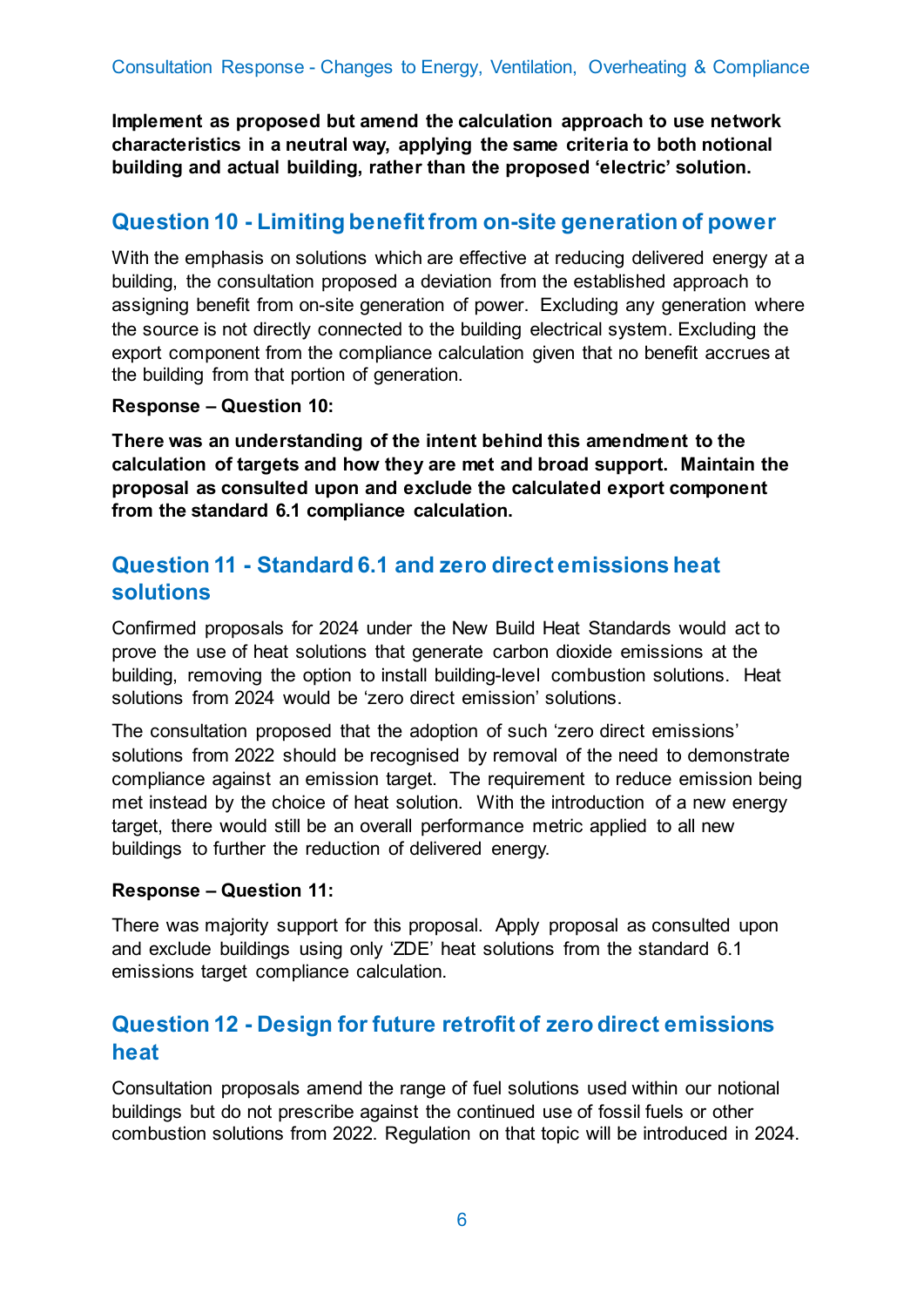Proposals do, however, seek to give assurance that subsequent retrofit of new buildings with 'zero direct emissions' hear will be simplified by direct consideration of such a change within the original design and construction process. Written information detailing how this would be implemented without disruption outwith the location of the heat source would also be provided.

#### **Response – Question 12:**

**There was very strong support for this proposal. Maintain the proposal as consulted upon and review supporting guidance to make the level of detail on practicality of implementation of the retrofit solution explicit.** 

### <span id="page-9-0"></span>**Question 13 - Fabric performance of new dwellings**

We reported that levels of fabric performance in new homes did not increase appreciably with the introduction of the 2015 energy standards. It was noted that this was a function both of the flexibility inherent in how emission targets could be met and the relative cost of delivering fabric improvement compared to other solutions such as the installation of photovoltaics as a means of reducing calculated emission totals.

A stated aim of this review was to focus on solutions which were effective at reducing energy demand. A stronger 'fabric first' approach for new homes is a key component in this, leading to a deliverable and permanent reduction in space heating demand.

The level of challenge was set to reflect the best half of current construction specification and it was also proposed that greater flexibility in solutions be supported by defining the target as an overall space heating demand (similar to the 'useful energy for space heating' target under standard 7.1 or the target fabric approach in England) rather than simply rely upon maximum elemental values.

#### **Response – Question 13:**

**Maintain the proposal as consulted upon, implement using 'Option 1' values and place emphasis on the use of the overall space heating demand calculation as a more flexible means of meeting the standard.** 

### <span id="page-9-1"></span>**Questions 14 to 17 - Changes to airtightness testing regime**

Five points were raised in relation to changes to the regime for airtightness testing of new buildings, covering the proposal to increase the level of testing to, effectively, every new building (noting most ND buildings and 1 in 3 new homes are already tested); the adoption of a new published testing methodology (CIBSE TM 23) and introduction of the option to undertake low pressure 'pulse' testing (at 4 Pa) as an alternative to the established 'blower door' 50 Pa test method. Similar issues are being discussed in each of the UK administrations.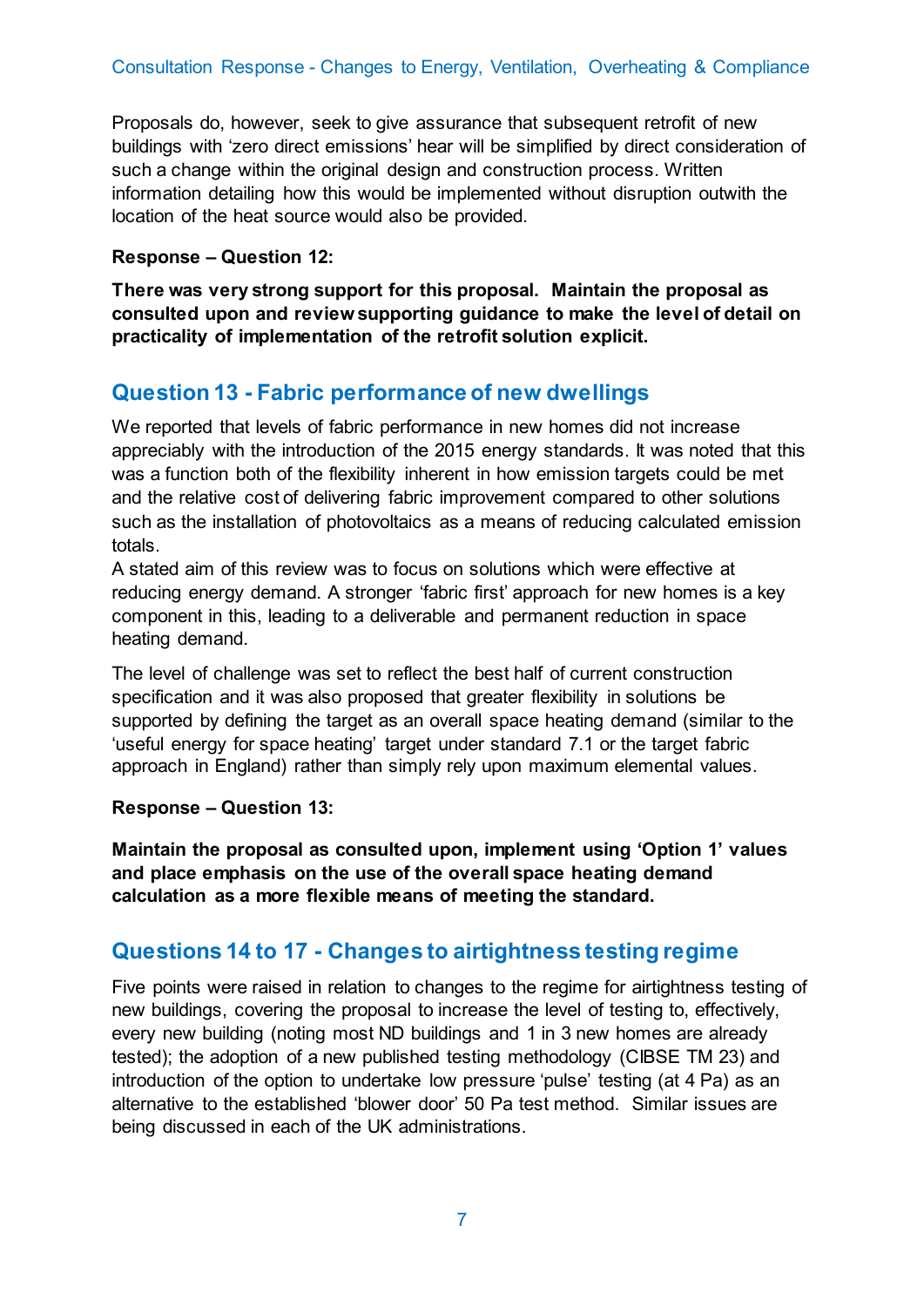#### **Response – Questions 14 to 17:**

**Responses to proposals were positive across these series of questions, though caveats were also offered on the new elements (methodology and alternate test procedure) being introduced. Maintain the proposal as consulted upon, moving to the presumption of 'test every new building' with limited exceptions.** 

**The updated CIBSE TM 23 will be cited and other supporting documents referenced appropriately. The option to introduce low pressure pulse testing will be introduced to run alongside the current blower door test.** 

**We will review and update our supporting document on airtightness testing to give further information on the new regime and the application of the testing options. This will be done in partnership with testing organisations and verifiers.** 

#### <span id="page-10-0"></span>**Question 18 - Modular buildings**

Consultation proposals included the retention, but tightening, of allowances for reuse of previously constructed building modules and sub-assemblies as part of new buildings (the provision of a new building on a new site). This allowance recognises both the common manufacturing base for UK subassemblies and the benefits of reuse of existing sub-assemblies offers in embodied energy savings.

The reduced scope of application and limiting easement to 'limited life' buildings the last change point in the energy standards (2015 standards) was considered to strike an appropriate balance between reuse of better performing existing stock elements and the expectation of improved performance across both our newbuild and existing building stock and enable provision of small buildings quickly in distress situations.

#### **Response – Question 18:**

**Consultation proposals will be implemented as proposed, limiting allowances for new modular building to reuse of existing modules constructed to the minimum standards expected from 2015 Scottish standards, with an equivalent adjustment to the overall building performance targets.** 

## <span id="page-10-1"></span>**Consultation section 3 – All Buildings**

### <span id="page-10-2"></span>**Question 20 - Introduction of the term 'Major Renovation'**

Consultation proposed the introduction of a new 'defined term' for works which constitute a 'major renovation, with the intent that work of such a defined nature be set as a trigger for consequential improvement to a building. The improvement identified was the provision of EV charge points or infrastructure (as set out in section 7 of the consultation).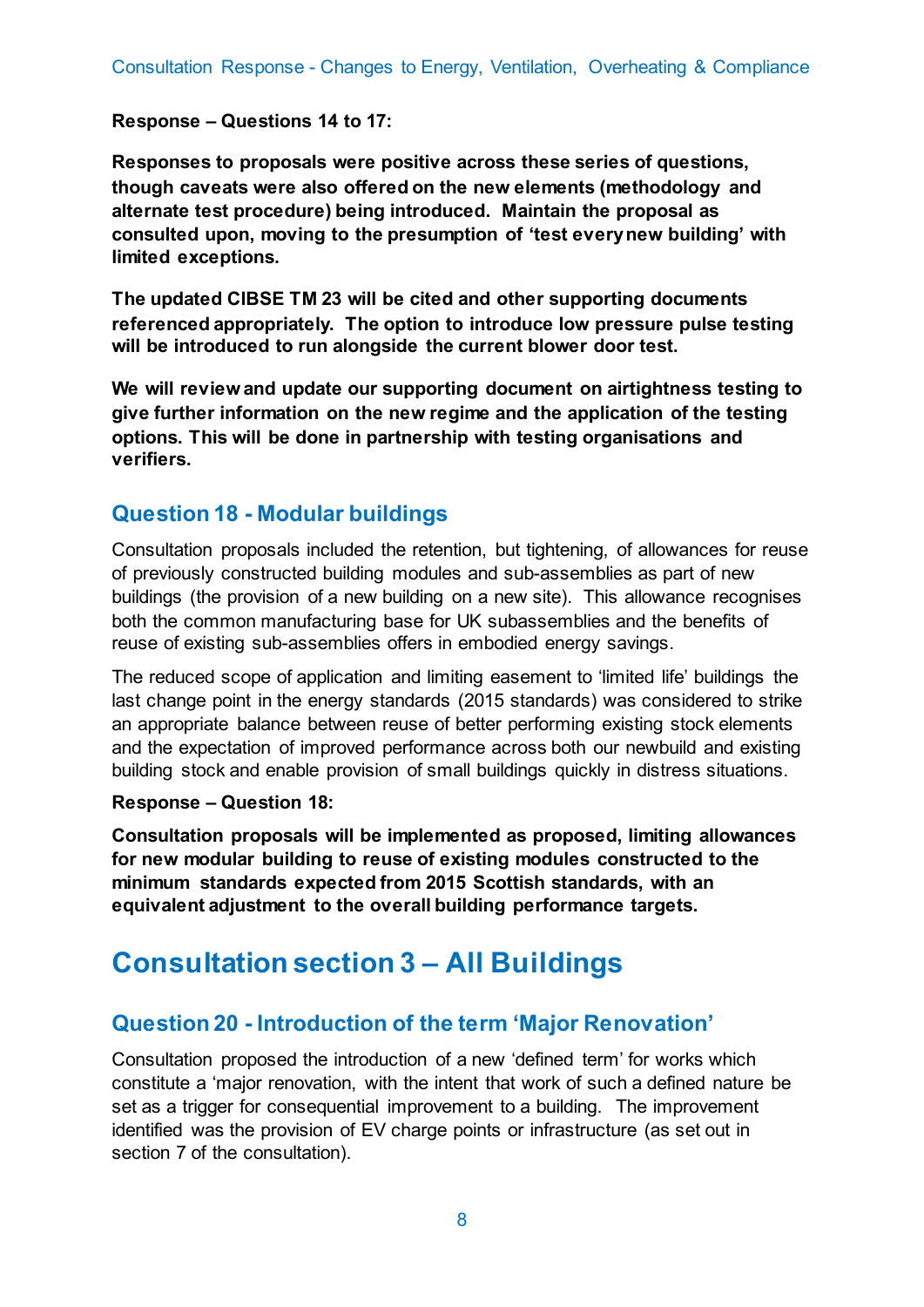At present, there are no plans to use such a definition to trigger broader improvement actions beyond the scope of work intended by a building owner, but the consultation noted that likely future intent.

#### **Response – Question 20:**

**There was strong support for the proposed definition. As work to take forward EV change points and infrastructure is being progressed by Transport Scotland to a 2023 delivery timetable, it is proposed that no action to implement this definition is taken at this time.**

### <span id="page-11-0"></span>**Question 21 - Minimum Domestic building fabric standards**

The consultation set out proposals for amended minimum area-weighted U-values for domestic buildings for each of the consultation options and also sought views on the application of a single set of values to all new work – newbuild, extensions alterations and conversions.

For Option 1 'improved' these were set at a level which represented the best current half of construction; for Option 2 'advanced', representing the best third of current newbuild.

#### **Response – Question 21:**

**There was strong support for the proposed changes. We will Implement areaweighted backstop values as set out in the 2021 consultation, for the Option 1 'Improved' proposal, noting adjustment to rooflights (U=1.9 to U=2.1).** 

**We will review guidance to clause 6.2.1 to promote awareness of the 'total heat loss' option. This approach enables specification of elements which do exceed the maximum area weighted values (concern on limiting values expressed by some respondents) but keeps the overall heat demand the same.**

**We will retain Window Energy Ratings as an option for existing buildings.**

### <span id="page-11-1"></span>**Question 22 - Minimum Non-domestic building fabric standards**

As with domestic buildings, the consultation set out proposals for amended minimum area-weighted U-values for non-domestic buildings for each of the consultation options and also sought views on the application of a single set of values to all new work – newbuild, extensions alterations and conversions.

Noting that there was not as detailed an information set to inform the setting of these values as was available for domestic construction. Space heating demand was not as predominant an element in overall energy demand across the spectrum of nondomestic buildings. This is reflected in the level at which proposals were set.

#### **Response – Question 22:**

**Again, there was strong support for improved minimum standards. We will Implement area-weighted backstop values between those set out in the 2021 consultation for Option 1 'medium' and Option 2 'high', walls and roofs**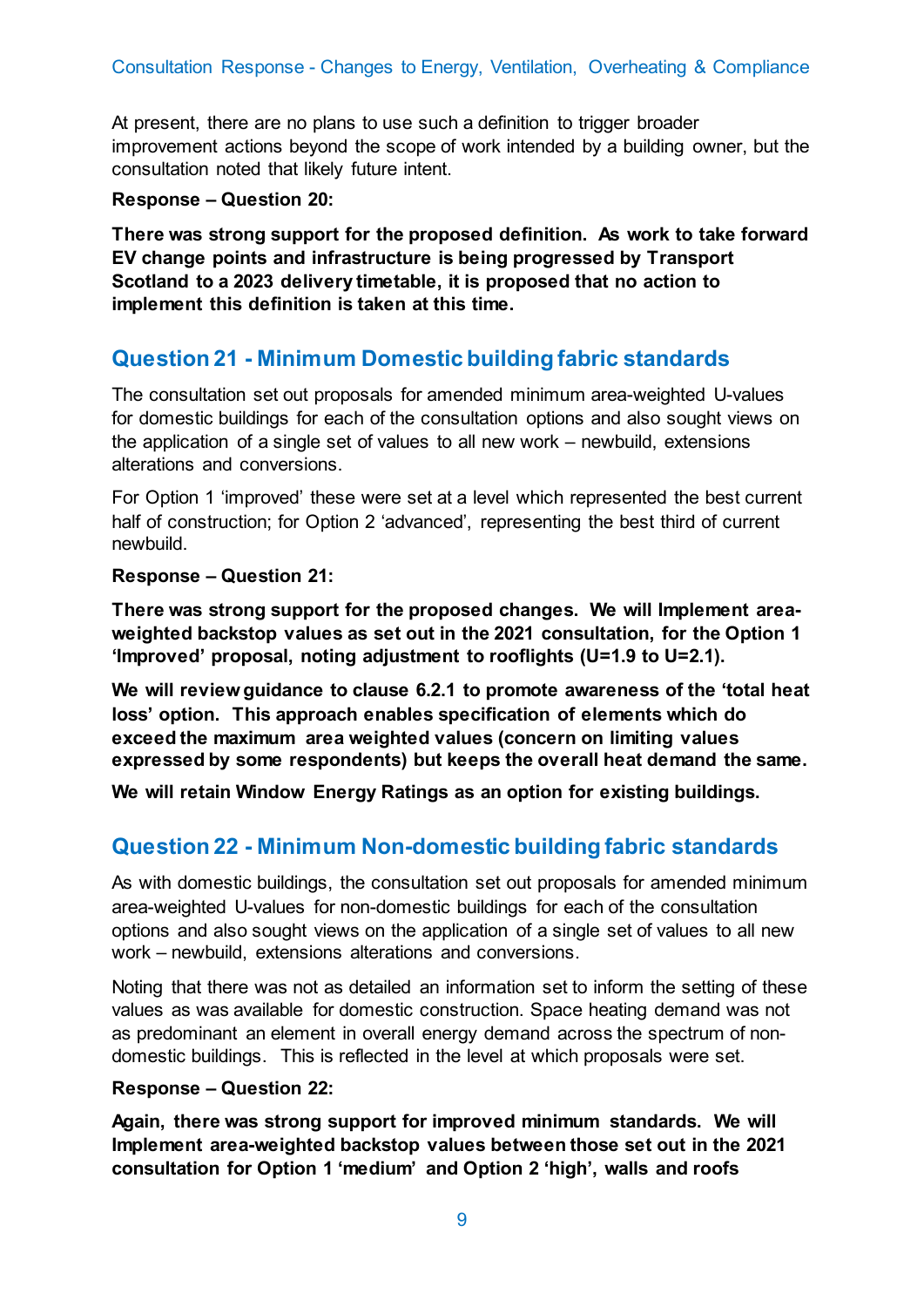**partially improved, floors and windows as Option 1, noting an adjustment to rooflight values (to U=2.2).** 

**We will recognise Window Energy Ratings as an option for existing buildings (where window units rather than glazing systems are present).**

### <span id="page-12-0"></span>**Question 23 - Standardising Fabric Values across works types**

The consultation proposed standardisation of values for building fabric across conversions, extensions and for shell buildings. Again noting that, as levels of specification increase, it becomes more difficult to justify the application of a greater or lesser value in a given situation as the palette of options for all construction is reduced.

#### **Response – Question 23:**

**There was strong support for standardised minimum values. We will apply the 'single value' approach to work to existing buildings, noting that further action on what is 'reasonably practicable' is required to support effective compliance where converting buildings. Similarly, advice on the benefits of a robust fabric specification for shell buildings to mitigate later risks of challenges to a fit-out specification should be provided.** 

**We will offer supporting guidance, updated to reference action pending as part of the Heat in Buildings Strategy Retrofit regulations (as these are progressed). To offer assurance that those considering building work are aware of other additional responsibilities, applicable or pending.**

### <span id="page-12-1"></span>**Question 24 - Presentation of Building Services information**

Recognising a change in approach to the provision of compliance information on building services in other administrations, the consultation sought views on whether the current BSD Building Services Compliance Guides should be retained, incorporated into the Technical Handbooks (within relevant standards or as annexes), or another option.

#### **Response – Question 24:**

**We note the preference for reintegration of guidance under relevant standards. At this time, we will postpone any review of formatting and location of the Building Services compliance guides (for 2022) and consider change as part of ongoing review (and testing) of publication of our core publications. This forms part of the 'Technical Strategy' workstream under the Futures Board.**

### <span id="page-12-2"></span>**Question 25 – Domestic Building Services - minimum standards**

Consultation noted the intent to maintain parity of minimum standards for building services with the rest of the UK, as has been the case in previous reviews. A summary of key changes on matters such as heat generator and system efficiencies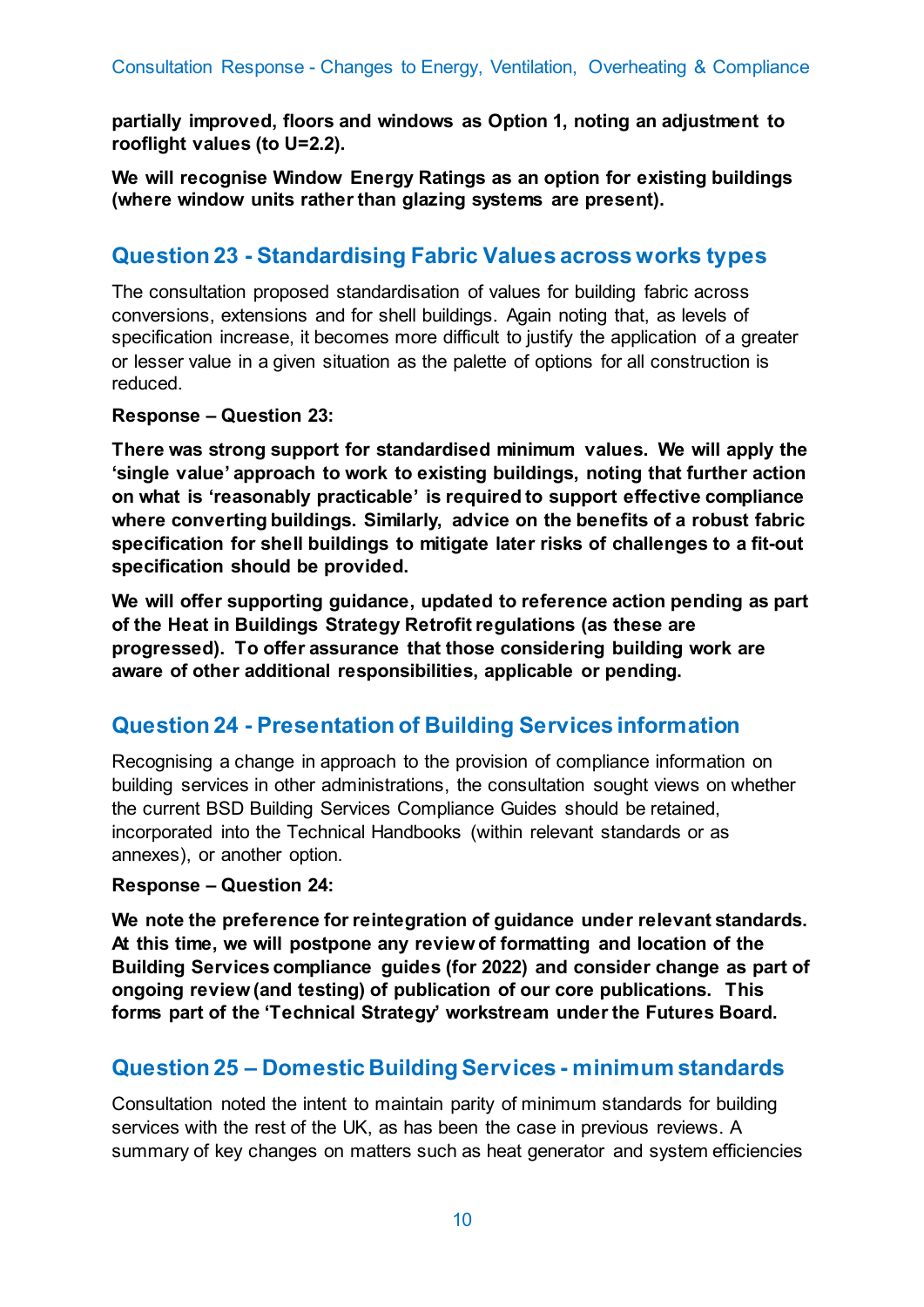was provided which was drawn from the work undertaken by DLUHC for the review of Part L1.

New elements included emphasis on the need for clear information on system design and sizing (based upon lower distribution temperatures for wet systems), avoiding emission increase from replacement of heat generators, earlier information on commissioning plans and minor consequential improvement to controls when replacing heat generators.

#### **Response – Question 25:**

**We will continue with intent to align provisions, identifying difference only where this has been clearly evidenced as justified. A note will be appended to the published document to confirm any such differences.**

### <span id="page-13-0"></span>**Question 26 - Non-domestic Building Services - minimum standards**

As with domestic buildings, consultation noted the intent to maintain parity of minimum standards for building services with the rest of the UK, as has been the case in previous reviews. Again, a summary of key changes was provided which was drawn from the work undertaken by DLUHC for the review of Part L2.

New elements included emphasis on the need for clear information on system design and sizing (based upon lower distribution temperatures for wet systems), removal of 'heating efficiency credits', emphasis on heat recovery in supply/extract solutions, improved lighting efficacy and introduction of Building Automation and Control Systems for larger heat installations.

#### **Response – Question 26:**

**We will continue with intent to align provisions, identifying differences only where this has been clearly evidenced as justified. A note will be appended to the published document to confirm any such differences.**

### <span id="page-13-1"></span>**Question 27 - Non-domestic Building Services - heating efficiency credits**

A component of alignment of the Non-domestic Compliance Guide was the intent to remove heating efficiency credits – on the basis that improvement in heat generators makes the need for credits unnecessary, noting that such elements should form part of typical installations of heat solutions as good practice.

#### **Response – Question 27:**

**We will continue with the intent to align provisions, removing the option for heating efficiency credits. To do otherwise would enable a lesser base provision of heating performance and remove potential benefits achieved from further good practice specification of control sets, etc.**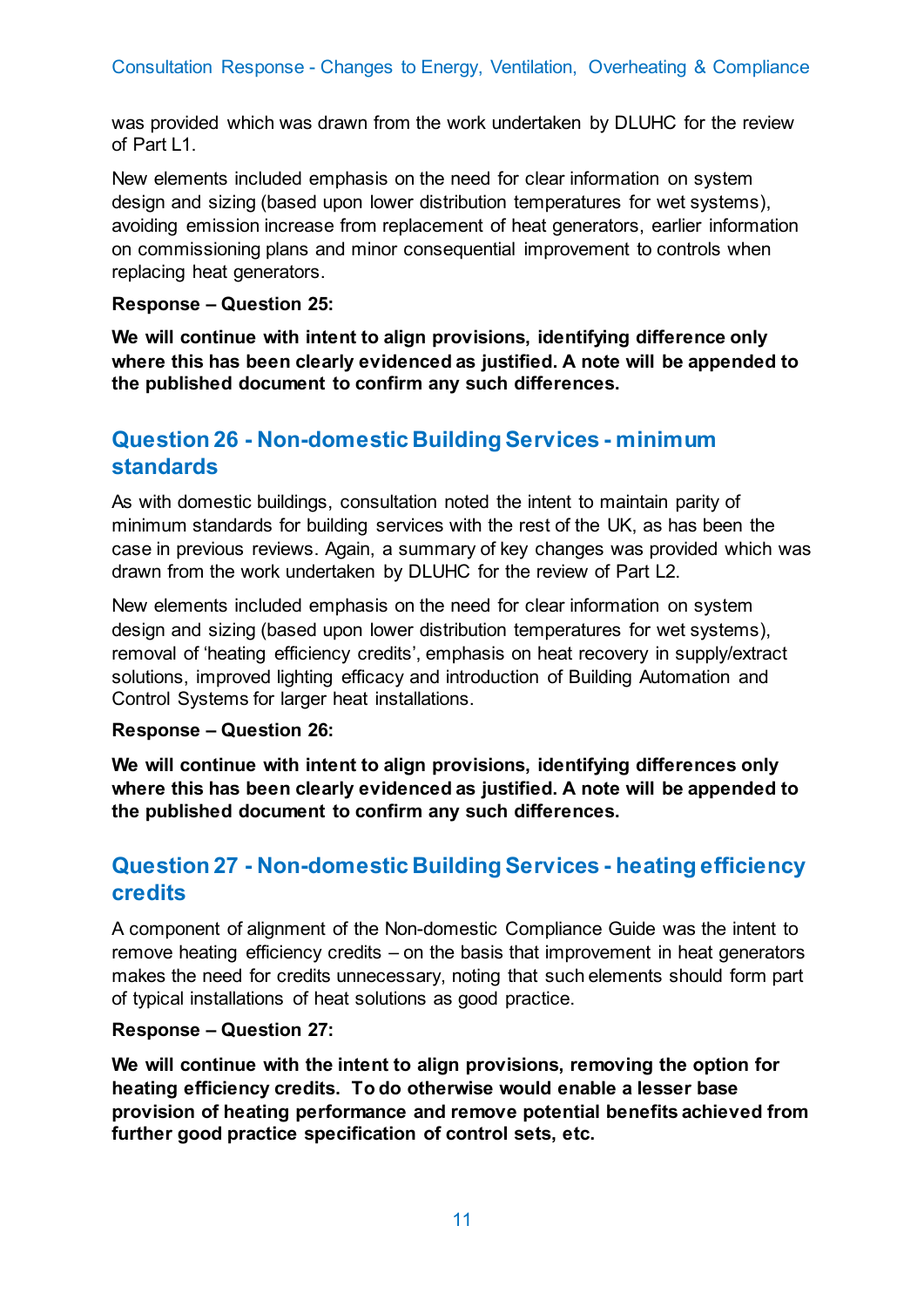### <span id="page-14-0"></span>**Question 28 - Distribution temperature for wet heating systems**

The consultation proposed the limiting of distribution temperatures to make installation more suited to the efficient application of 'zero direct emissions' heat sources, particularly heat pumps and heat connections.

This being seen as particularly important in advance of proposed regulation to remove at-building combustion solutions from the newbuild mix from 2024.

#### **Response – Question 28:**

**The proposal was widely supported. We will take forward as planned, emphasising this relates to the design of the heat distribution system using standard heat output characteristics. Noting that reference to mean water temperature (MWT) is an acceptable metric but that this should be set at 50 ºC to reflect the assumption of a typical operating temperature of ZDE heat sources of 55 ºC**.

**We will also seek to apply these provisions to systems where the heat generator and more than 50% of a heat distribution system is replaced as part of planned works.**

### <span id="page-14-1"></span>**Question 29 - Building Services - Self-regulating devices**

In response to provisions introduced by the 2018 amendment of the Energy performance of Buildings Directive, consultation propose to extend the provision of self-regulating devices to include installation (where absent) at the point a heat generator is replaced. Detailed proposals, including notes on feasibility and control at a room/zone level, were set out in the revised Building Services Compliance Guides.

This was seen as a small and simple consequential improvement to improve the controllability of heating systems which are not already fully specified with emitter, room or zone temperature controls.

#### **Response – Question 29:**

**We will take forward as planned, reinforcing the need for assessment of the existing heating system to give assurance that devices can function correctly and advice is provided to the occupants on their operation.**

### <span id="page-14-2"></span>**Question 30 - Building Automation & Control Systems**

A further consultation proposal, flowing from the 2018 amendment of the Energy Performance of Buildings Directive, was for the installation of Building Automation & Control Systems in new non-domestic buildings which have a heating system or systems for combined space heating and ventilation (with or without air-conditioning) with an effective rated output over 290 kW. Views were sought on the proposal in principle and on the threshold for application.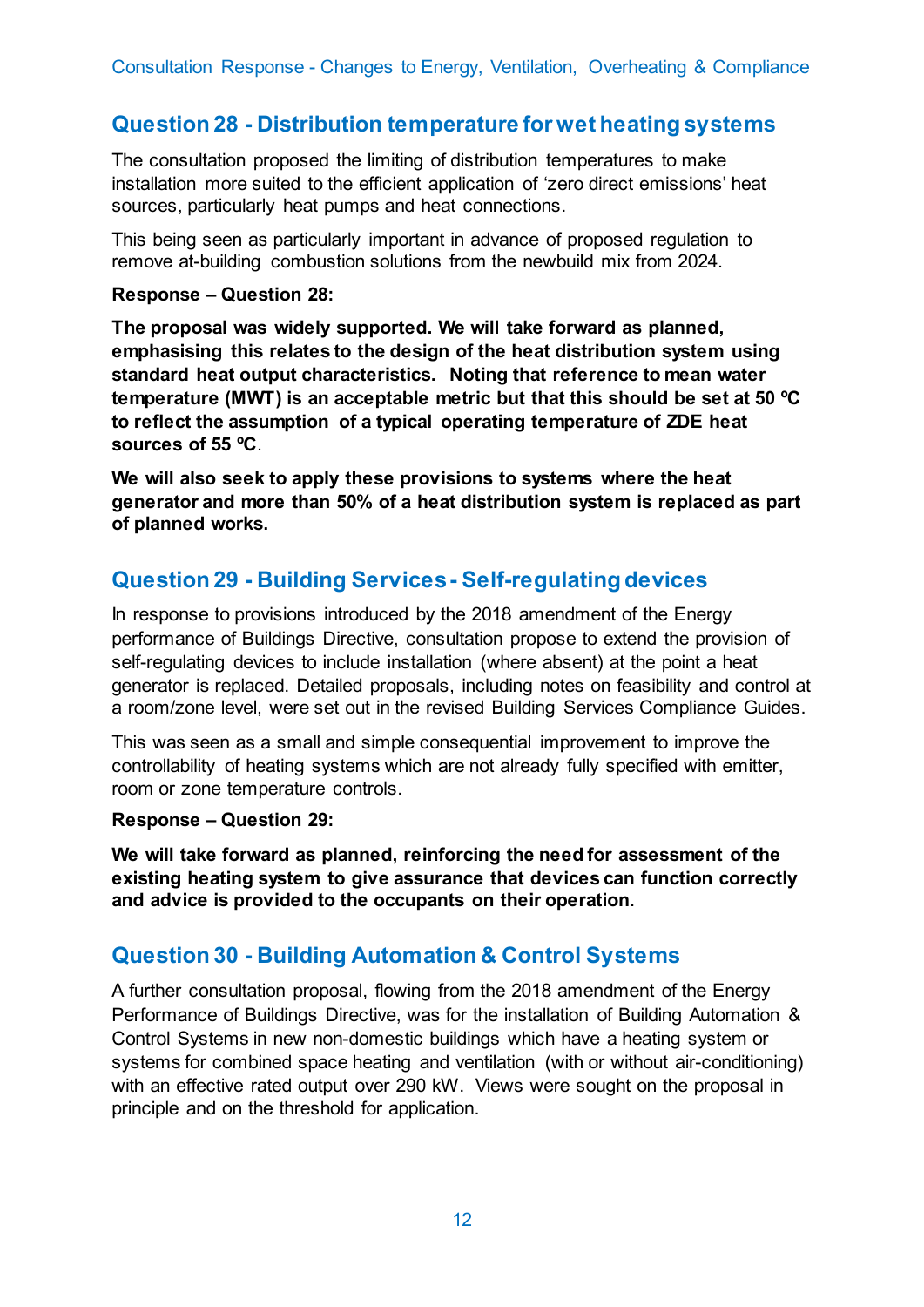#### **Response – Question 30:**

**We will take forward as planned, reinforcing the need for installed systems to be supported with clear and simple advice to support onward use. No change in the cited output rating is proposed (noting Part L in England has reduced this value).**

## <span id="page-15-0"></span>**Consultation section 4 – Ventilation**

### <span id="page-15-1"></span>**Question 32 - Revision & expansion of core ventilation guidance**

Consultation proposed the expansion of basic information within guidance on the need to assess and select ventilations solutions to reflect the intended levels of infiltration through building fabric. Additional guidance describing minimum ventilation rates, based upon a default minimum per square metre and a value assignable per apartment. Incorporate the separate 'Domestic Ventilation Guide' into the Domestic Technical Handbook as an Annex to Section 3 (environment).

#### **Response – Question 32:**

**There was very strong support for this proposal. We will progress proposals as planned, noting commentary and correction needed to consultation proposals (e.g. continuous ventilation rates table).** 

### <span id="page-15-2"></span>**Question 33 - Revision of guidance on purge ventilation**

Consultation proposals included specific reference to purge ventilation as one of the key purposes of openable ventilators and an adjustment of the minimum openable areas to align practice with other UK administrations – amending provision from 1/30<sup>th</sup> floor area of apartments to 1/20<sup>th</sup>.

#### **Response – Question 33:**

**There was strong support for such additional guidance and alignment with other administrations. We will progress as planned, expand advice on specification choices and on use of mechanical systems as part of purge facility.** 

### <span id="page-15-3"></span>**Question 34 - Clarification on solutions in low infiltration new dwellings**

Clear advice that that intermittent extract and background ventilation was unlikely to be suitable for most new homes and that continuous extract systems should be whole-dwelling solutions (this was not explicit in 2015 guidance).

#### **Action -– Question 34:**

**We will progress changes as proposed, following review of advice on specification choices and selection of mechanical systems.**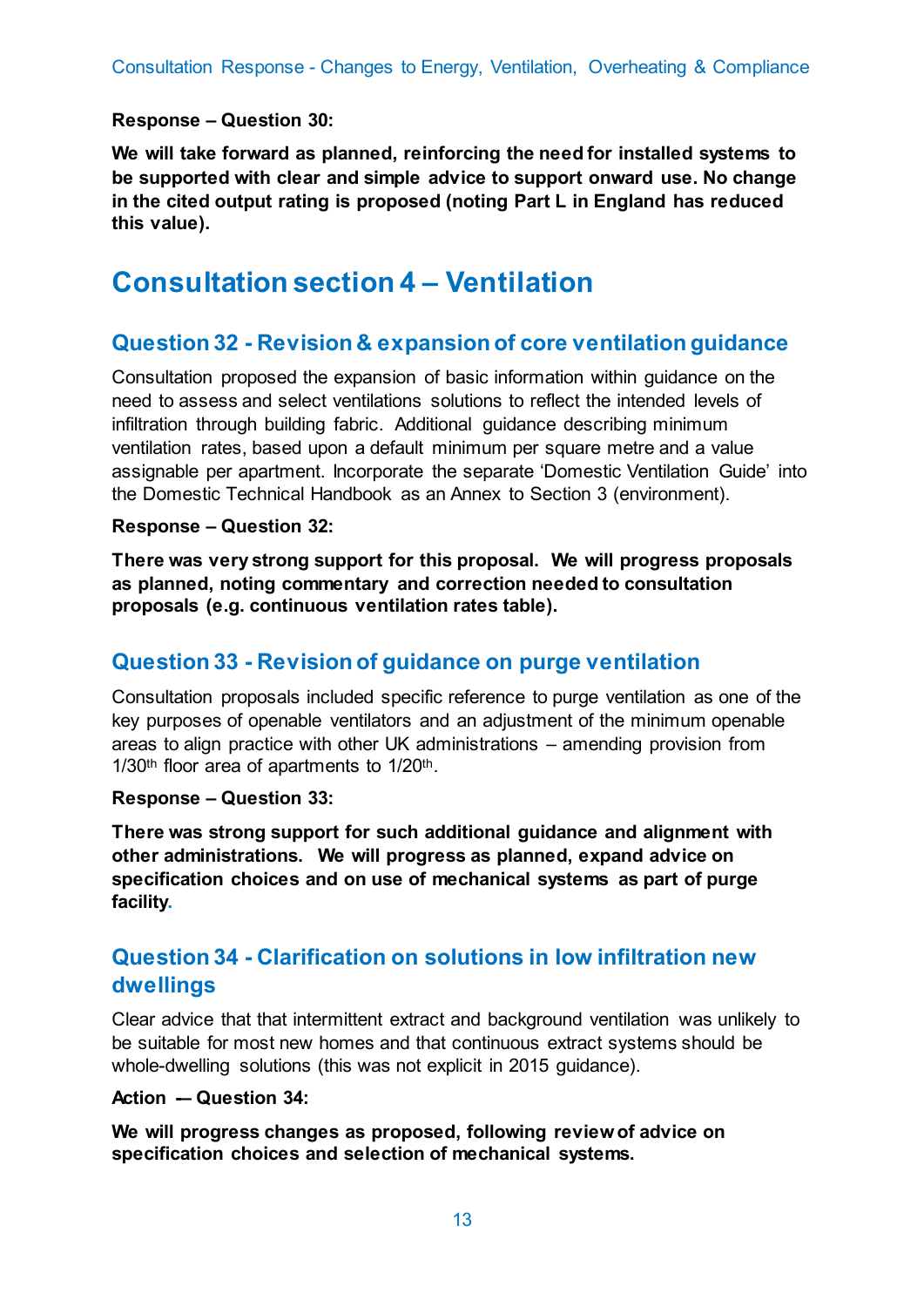### <span id="page-16-0"></span>**Question 35 - Background ventilators for continuous mechanical extract**

The proposal within the consultation is simply to align a more moderate background ventilation provision for whole dwelling dMEV/cMEV with the rest of the UK. Views were sought on this alignment and any specific further concerns.

#### **Response – Question 35:**

**There was strong support for this clarification and for alignment. We will progress proposal, amending standard ventilator size from 5,000 mm² to 4,000 mm².**

### <span id="page-16-1"></span>**Question 36 - Ventilation solutions in very low infiltration new dwellings**

Consultation proposed the use of mechanical supply and extract ventilation systems in very low infiltration dwellings (those below  $3 \text{ m}^3$ ). Such dwellings are currently a small proportion of new homes completions. Views were sought on whether solutions without a mechanical supply component should be considered for very low infiltration situations and also whether heat recovery should be made an integral part of installed mechanical supply and extract solutions.

It should be noted that commentary provided by respondents indicates that the reference to 'continuous mechanical extract' may have been read as 'continuous mechanical supply and extract'.

#### **Response – Question 36:**

**We will retain reference to mechanical supply and extract solutions as the recommended approach for very low infiltration buildings.** 

**We will not 'mandate' heat recovery in all situations (this is addressed in the separate building services compliance guides) but emphasise the benefit and commonality of inclusion in combined supply/extract units.** 

### <span id="page-16-2"></span>**Question 37 – Incorporate secondary Ventilation guidance into the Handbook**

This is partially reported on already under Question 32.

**Response – Question 37:**

**There was strong support to integrate this guide into the Technical Handbook. We will progress as planned. Following review of text to consider issues flagged.**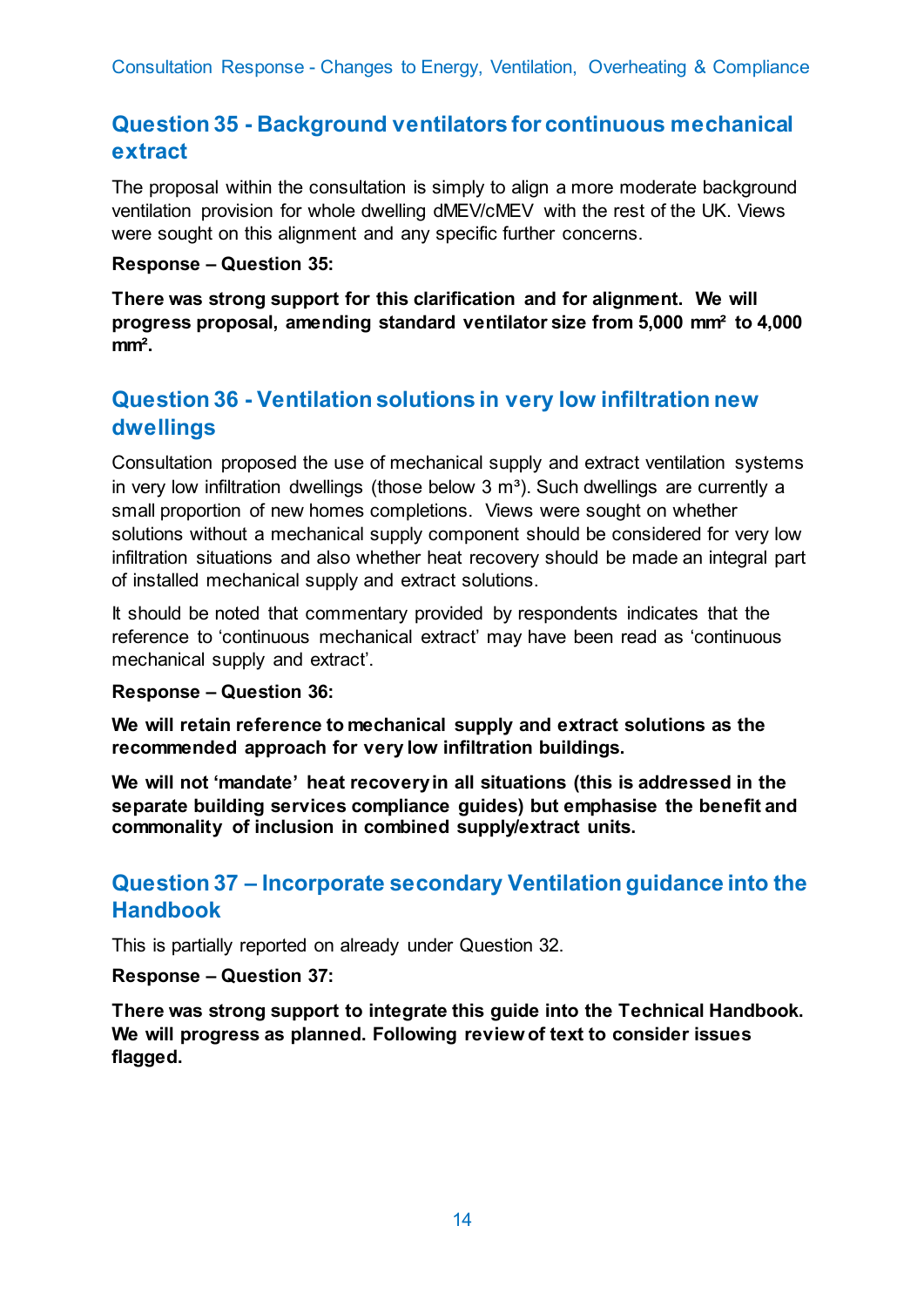### <span id="page-17-0"></span>**Question 38 - Emphasis on design, commissioning and testing of ventilation.**

Readers of the consultation were referred to Section 6 to 8 of the updated Domestic Ventilation Guide and related text in clause 3.4.7. This set out expectation on the commissioning and testing of installed components of ventilations systems. To support onward review in the context of the proposed 'Compliance Plan' approach, comments were sought on other aspects of commissioning and testing which would assist in greater assurance of performance in practice.

**Response – Question 38:**

**There was support from those who responded to this question to strengthen commissioning procedures to support better performance. We will progress this agenda. Points noted for consideration as part of onward review.**

## <span id="page-17-1"></span>**Consultation Section 5 – Overheating**

### <span id="page-17-2"></span>**Question 41 – Overheating, scope of application**

Section 5 of the consultation document introduced proposals for overheating risk assessment in new homes and similar residential buildings against the anticipation of rising summer temperatures over coming decades. The consultation asked whether the new proposal was supported and if such provisions should be limited to dwellings and similar types of non-domestic residential building, or if it should be extended to other, managed residential environments.

**Recommendation: Implement extents of proposal as consulted upon (at this time). At this stage, provisions will not be extended to other non-domestic residential building types offering managed environments.**

### <span id="page-17-3"></span>**Question 42 – Overheating, application of criteria for assessment**

The proposed assessment method looks at the extents and orientation of glazing to a dwelling/unit as the main indicator of risk of heat gain and the availability of openable ventilators on elevations as an indicator of capacity for heat removal. With assessment triggered regardless of geographic location of a building. The consultation asked if this approach was considered appropriate and also if further good practice on overheating mitigation might be citable.

#### **Response – Question 42:**

**There was strong support for the initial proposal and the focus on solar gain and heat removal. We will implement extents of proposal as consulted upon and consider further review or enhancement as part of onward work.**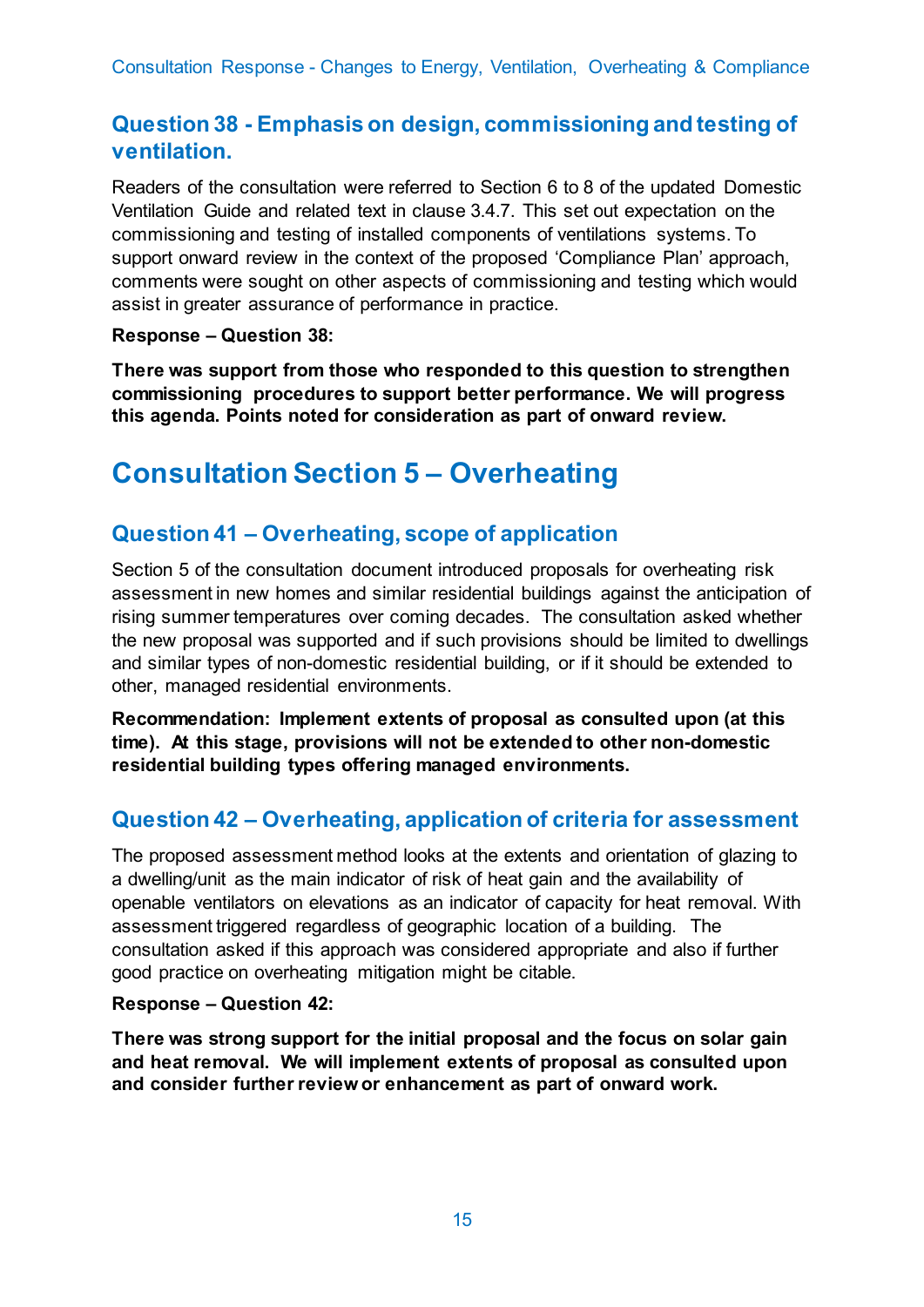### <span id="page-18-0"></span>**Question 43 – Overheating, building characteristics to trigger use of TM59**

Consultation noted that there were both a simplified and a more detailed approach to overheating risk assessment, the latter being through the application of CIBSE TM59 and dynamic thermal modelling. Respondents were asked if there were circumstances where the latter should be required, removing the simple elemental approach.

#### **Response – Question 43:**

**There was support for situations where more detailed assessment should be applied. We will implement options as consulted upon. Given the option for modelling is identified, there is not a strong case to mandate TM59. Rather it can be adopted where needed or where seen as useful by the applicant.**

### <span id="page-18-1"></span>**Question 44 – Overheating, scope of simple mitigating measures proposed**

The consultation document summarised the measures proposed to mitigate summer overheating risk. Noting assessment of glazed areas on 'risk' elevations and the provision of adequate purge ventilation to remove accrued heat, based upon the potential for cross-ventilation in a dwelling/unit. Views were sought on whether this approach was seen as appropriate to address the level of risk identified in the accompanying research paper.

#### **Response – Question 44:**

**We will progress as planned with an amended approach to define glazed areas rather than apertures. We will review ventilation provision for heat removal in single/adjacent aspect units to determine if justified.**

### <span id="page-18-2"></span>**Question 45 – Overheating and practicality of solutions**

Draft guidance set out our views on how the practicality of solutions to mitigate overheating risk should be considered, with a focus on the provision of purge ventilation. The issues raised – noise, security, ingress of pollutants – are not unique to this new topic. Such environmental hazards/nuisances already need to be assessed as part of any development.

#### **Response – Question 45:**

**We will progress as planned, without additional prescription. Opening of windows is already a provision addressed by building regulations and this review simply identifies an additional, ancillary purpose which can be considered at an early stage in development.**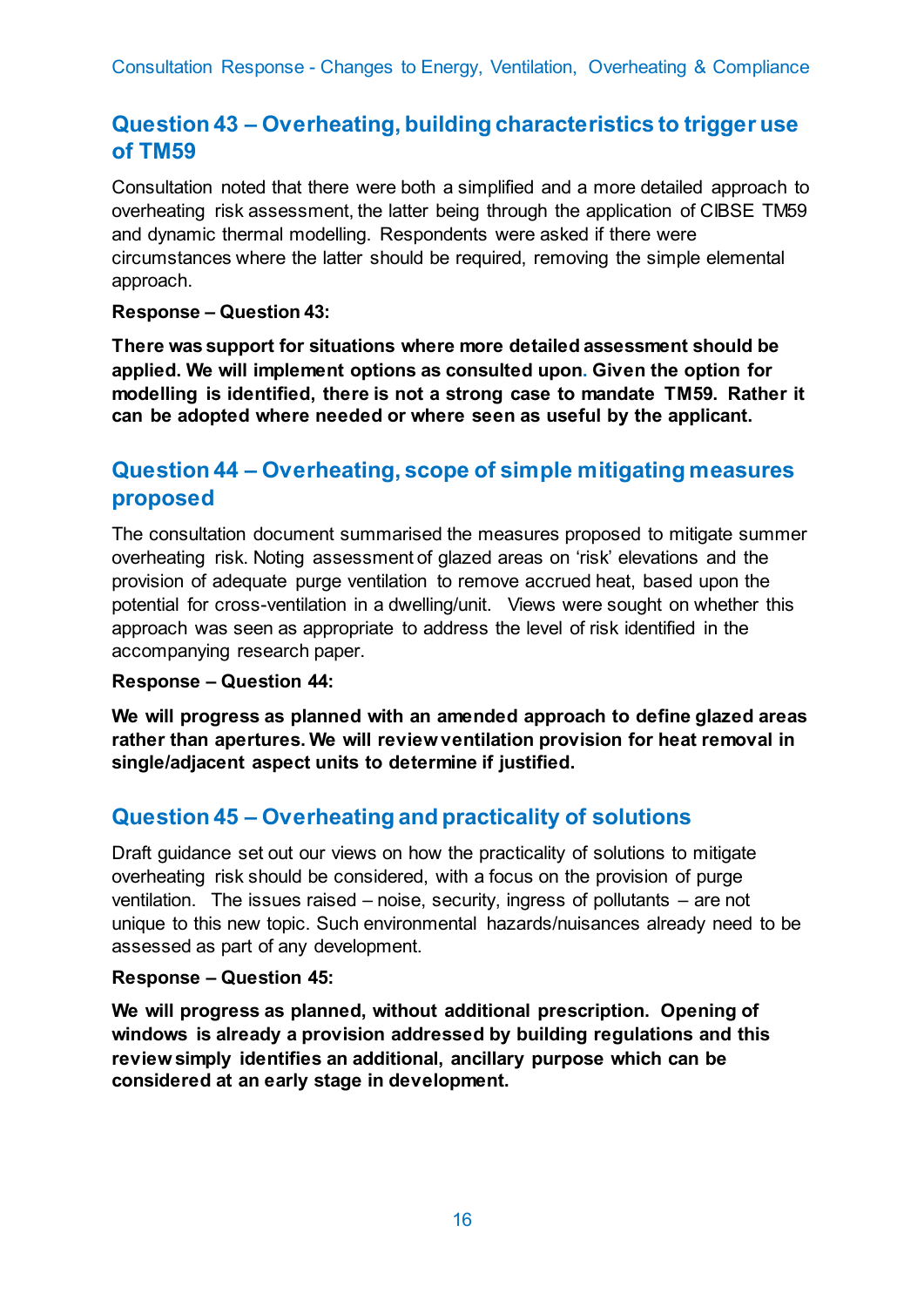## <span id="page-19-0"></span>**Consultation Section 6 – Compliance**

### <span id="page-19-1"></span>**Questions 47-50 - Improving and Demonstrating Compliance**

The purpose of this section of the consultation was to seek discussion on the proposal to set out a more detailed and evidence-led approach to the design and construction of the energy-relevant characteristics of buildings. To support both improved compliance and provide more assurance that intended performance would be achieved in practice.

To inform action to improve the energy and environmental outcomes of construction work, our consultation sought views on four topics:

- Consultee experience of the successful application of design/construction assurance regimes;
- Commentary on key themes though most relevant to improving compliance in energy and environmental matters;
- Aspects of design and construction which should be prioritised in the development of a 'compliance manual'; and
- Any broader comments or observations on the proposals set out.

#### **Actions - Questions 47-50:**

**The following actions are identified to take forward:**

- **To note that this aspect of the review is an ongoing and important piece of work. Limited changes made within the 2022 Technical Handbooks are only the start of further action to improve compliance and assurance.**
- **We will implement revised standards and guidance with stronger emphasis on commissioning and provision of written information.**
- **We will take advantage of ongoing development of compliance reporting within SAP & SBEM tools – noting there is a specific action in relation to SAP 10 tools ongoing.**
- **We will develop the output of our compliance Workstream being facilitated by Built Environment: Smarter Transformation (BE:ST) through their engagement and reporting work for summer 2022. This will support proposals to develop an energy 'compliance manual' in the context of broader compliance plan work.**

# <span id="page-19-2"></span>**Next steps**

A separate response covering 'Part 7 – Electric Vehicle Charging Infrastructure' will be published, noting how proposals will be taken forward. This will be available via the [Consultation webpage.](https://consult.gov.scot/local-government-and-communities/building-regulations-energy-standards-review/consultation/published_select_respondent)